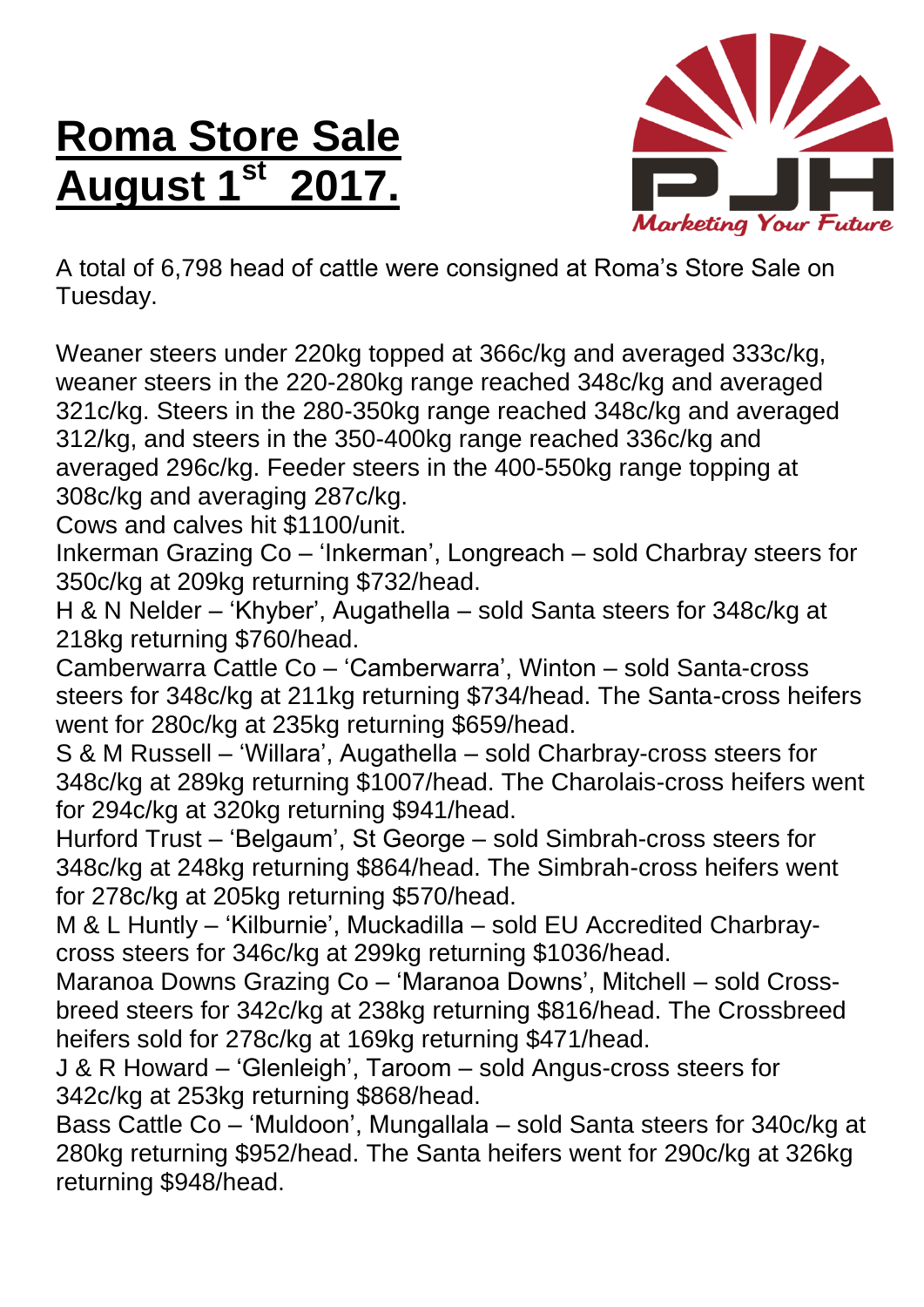Todd Cattle Co Pty Ltd – 'Sunarise', Roma – sold Charolais-cross steers for 338c/kg at 311kg returning \$1051/head. The Charolais-cross heifers went for 292c/kg at 320kg returning to \$935/head.

Bryant Pastoral Company – 'Wansey Downs', Charleville – sold EU Accredited Hereford steers for 332c/kg at 311kg returning \$1036/head. The Hereford-cross heifers went for 284c/kg at 320kg returning \$909/head.

Deracroft Pty Ltd – 'Tandara Station', Longreach – sold Charbray steers for 326c/kg at 291kg returning \$949/head.

R & I White – 'Bullering', Surat – sold Charolais-cross steers for 308/kg at 497kg returning \$1534/head.

Nissi Farming – 'Bobadilla', Roma – sold Hereford steers for 302c/kg at 530kg returning \$1601/head.

West Farming P/L – 'Lone Pine', Wallumbilla – sold Hereford steers for 302c/kg at 532kg returning \$1610/head.

Longford Partnership – 'Glenholme', McKinlay – sold Charbray steers for 296c/kg at 468kg returning \$1386/head.

Heifers under 220kg topped at 330c/kg and averaged 276c/kg, while heifers in the 220 – 280kg range topped at 296c/kg and averaged 264c/kg. Heifers in the 280-350kg range topped at 306c/kg, averaging 273c/kg. Heifers in the 350-450kg range topped at 310c/kg, averaging 261c/kg.

Wondolin P/Co – 'Wondolin', Wallumbilla – sold Hereford-cross heifers for 304c/kg at 351kg returning \$1070/head.

Cows in the 300-400kg range reached 238c/kg and averaged 176c/kg, while cows in the 400kg-500kg range reached 212c/kg and averaged 186c/kg. Cows over 500kg topped at 218c/kg, averaging 204c/kg.

Bulls under 400kg reached 348c/kg and averaged 283c/kg.

## *PJH sell 5 th position next week.*